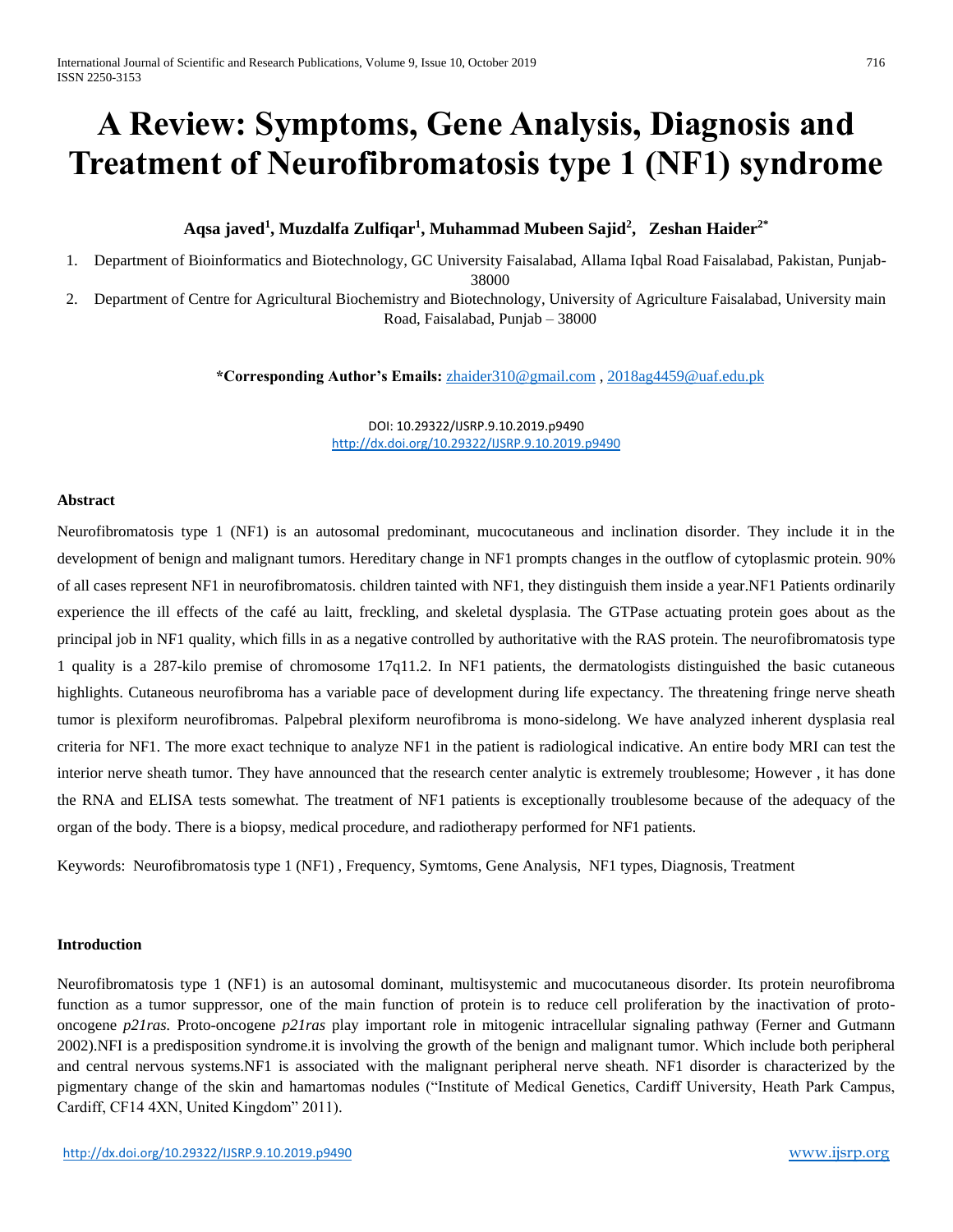International Journal of Scientific and Research Publications, Volume 9, Issue 10, October 2019 717 ISSN 2250-3153

Moreover, recent finding shows that extracellular signal-regulated kinase is the subfamily of the mitogen-activated protein kinases of the signaling protein. These mutated pathways act as hyperactivated in human genetic syndrome.NF1 in neural stem cell increase the number of linage cell but these distinct mechanisms depend upon the region of the brain(Plotkin et al. 2015).

Genetic modification in NF1 leads to a change in the expression of cytoplasmic protein. Cell regulated protein RAS-GTP to RAS-GDP. Which is an inactive form of protein? If there is a lack of neurofibromin result in excessive cell growth lead to deregulation(Abdolrahimzadeh et al. 2016). Somatic mutations arising early in embryogenesis that cause disease which is indistinguishable from nonmosaic Neurofibromatosis type 1. A localized disease that is restricted to one part of the body results from somatic mutations and occurs in one in 36000 to one in 40000 individuals.

Homozygotes with divergence repair syndromes can be misdiagnosed as having Nf1 as they have a cafe ´ au lait patches and an affected first-degree relative. (Brown, Gianino, and Gutmann 2010).If a clinical and radiographic examination performed then 72% to 92% oral manifestation occurs in this disease. Tongue and buccal mucous are most affected sites. It is observed that cell proliferation with enlarged with sinuous nuclei separated by a slim of collagen fibers. There was a scattered mast cell with connective tissues(Munhoz et al. 2010).

MIA melanoma-inhibitory activity/cd-rap is a potential biomarker for the tumor NF1.MIA are present in large quantity in NF1 patients and the serum level is also higher in these patients. MIA plays an important role in the therapy of NF1 patients(Kolanczyk et al. 2011).

# **Frequency**

Neurofibromatosis type 1 is also known as Recklinghausen's disease.it has been reported that 90% of all cases are accounted for NF1 in neurofibromatosis.NF1 is the biggest human mutation in human beings. It has been reported that 50% of the patient's family contains a positive history and 50% contain the mutation about these diseases. The characteristics of NF1 contain Café-au-lait spots, axillary and inguinal freckling, optic glioma, Lich nodules, and specific bone lesions are some common clinical features of Neurofibromatosis type 1, an Oral manifestation is common 72% are present in NF1 patient's(Cunha et al. 2004).

There is a well-known correlation between the GIST (Gastrointestinal stromal tumors) and NF1 patients. The 7% of patients of GIST are with NF1. The total frequency rate of NF1 patients that relate to GIST is>5%(Malhotra, Wright, and Gajra 2012). Glioma is the second most reason of death between <20 years of age. All cardiovascular death occurs approximately <50 year of age which is approximately 73% of death of all patients (Evans et al. 2011).

| Gender      | <b>Disease</b>  | <b>Normal</b> | <b>Lower level</b> | <b>Upper level</b> |
|-------------|-----------------|---------------|--------------------|--------------------|
| <b>Male</b> | <b>Healthy</b>  | 78.0          | 78.0               | 78.2               |
|             | <b>Patients</b> | 71.0          | 69.0               | 72.2               |
| Female      | <b>Healthy</b>  | 82.0          | 81.7               | 82.3               |
|             | <b>Patients</b> | 74.0          | 69.7               | 73.3               |

# **Table 1.1 Survival year of patient age NF1 (Neurofibromatosis type 1) in the overall population**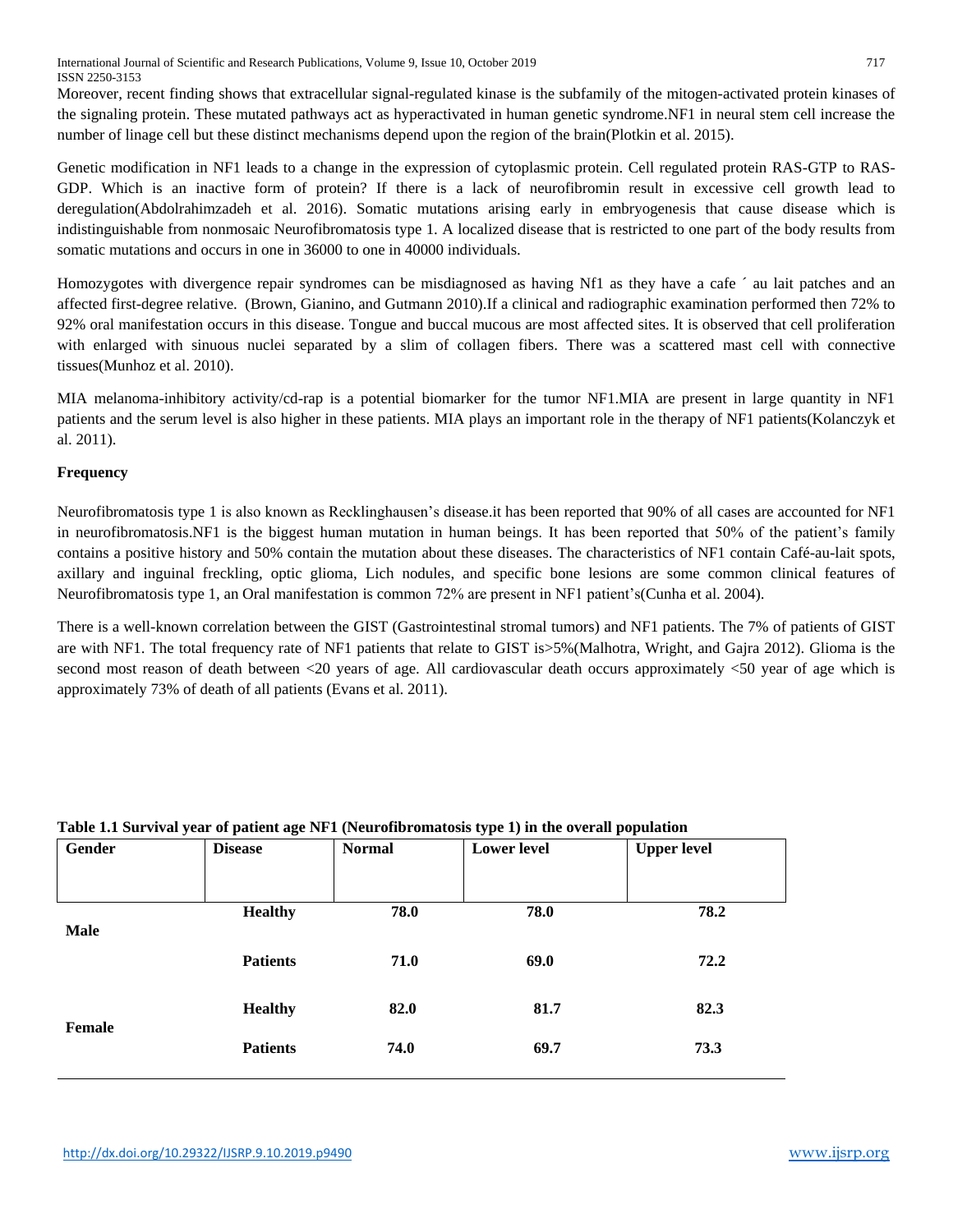International Journal of Scientific and Research Publications, Volume 9, Issue 10, October 2019 718 ISSN 2250-3153

There is shown that the survival rate after the disease of Neurofibromatosis type 1 (NF1) women have more year of age than the men (Evans et al. 2011).

#### **Symptoms**

Children that are infected with NF1 are inherited from affected patients they are usually found within the 1 year. We needed just one feature from a family that possesses a positive history. Neurofibromas can occur anywhere in the peripheral nervous system(Jett and Friedman 2010).

Early manifestation includes café au lait spots present at early childhood and followed by axillary freckling(Nickle et al., n.d.). Plexiform neurofibroma of NF1 patients is mostly culprits in morbidity and cosmetic impairment(Sirvaitis et al. 2017).

a Cafe-au-lait muscle>o.5 cm before puberty and 1.5 cm after puberty. Freckling is typically small <93mm in diameter's Nodules are melanocytic that are examined by the slit-lamp and do not affect the vision. Skeletal Dysplasia shows the following symptoms that are small stature, dystrophic scoliosis, tibial pseudoarthrosis, and sphenoid arm dysplasia (Williams et al. 2009).

| <b>Features</b>              | <b>Evaluation</b>                                 |  |  |
|------------------------------|---------------------------------------------------|--|--|
| Café-au-lait                 | <b>Hyperpigmented muscle</b>                      |  |  |
| <b>Skinfold freckling</b>    | Freckling in the axillary and inguinal area       |  |  |
| <b>Lisch nodules</b>         | <b>Pigmented formation</b>                        |  |  |
| Skeletal dysplasia           | Congenital bones defect leads to pseudo arthroses |  |  |
| Cardiovascular abnormalities | <b>High blood pressure</b>                        |  |  |

#### **Table 1.2 Feature of Neurofibromatosis type 1**

Neurofibromatosis type 1 (NF1) is not limited to clinical features. A first-degree diagnostic by using the above list (Williams et al. 2009).

#### **Gene Analysis**

.

Neurofibromin, the protein which acts as a tumor suppressor in the NF1 gene product. The GTPase-activating protein act as the key role in the NF1 gene. These proteins consist of 400 amino acid regions of NF1 neurofibroma. These play an important role in the inactivation of protooncogene RAS in various cell types (Pasmant and Vidaud 2016).

GTPase functions as a negative regulator in the NF1 gene. It works as a negative regulator by binding with the RAS protein. which converts it into an inactive form. By promoting the RAS, the GTP convert into inactive GDP bound form. Loss of NF1 expression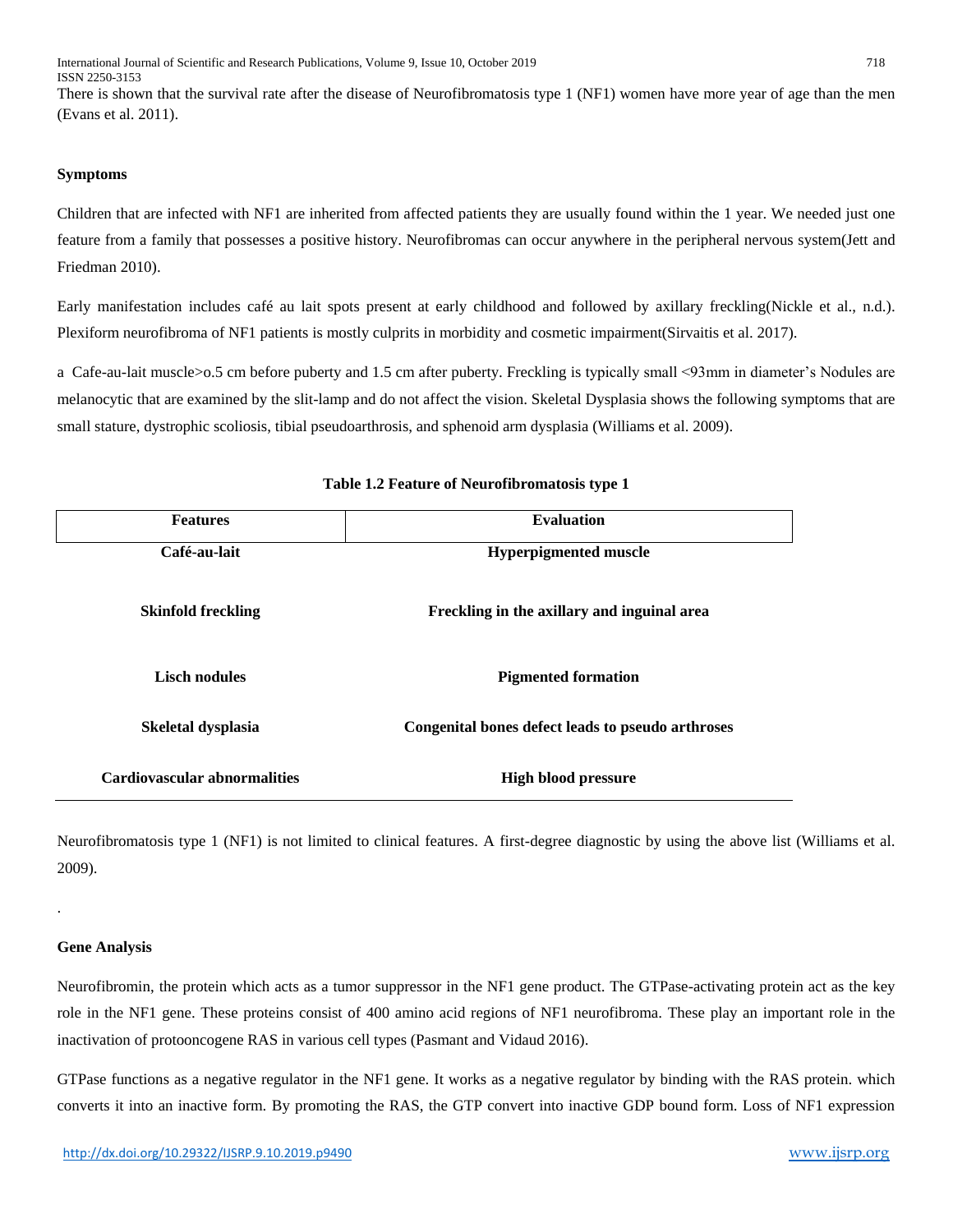results in the hyperactive form of RAS signaling and they cause the RAS resistance in NF1 lacking neuroblastoma cell line (Wimmer et al. 2002).



# **Figure 1.1 Scheme of occurs genomic region of Neurofibromatosis type 1 (NF1) Mutation (Wimmer et al. 2002).**

The majority of (Neurofibromatosis type 1) patients that have the genes which are 287 kilobases of chromosome 17q11.2 and consisting of 57 constitutive and 3 alternatively spliced exons. Furthermore, if there are three base pair frameshifts occur at the position of c.2970-2972 delAAT, within exon 17 of the NF1 which may become the reason of loss single amino acid (p. Met992del), which is lead to phenotype of NF1 that is characterized the skinfold freckling (Kehrer-Sawatzki, Mautner, and Cooper 2017).

NF1 implicated the hyperactive RAS in the pathogenesis of JMML. It has been recorded that the RAS signaling gene mutation can be found approximately 90% in JMML patients(Hölzel et al. 2010). Most mutation in the NF1 gene is 85% to 95% small lesions. Such as single-base substitution insertion, deletion. Other multiexon deletion, insertion is 2% and microdeletion that consist of the NF1 gene and neighboring gene are  $\sim$  5% to  $\sim$  10% (Chang et al. 2013).

Clinical application has been showed the genotype-phenotype correlations. It has been noticed that NF1 locus missense and deletion is affected the p. ARg 1809. In the frame, deletion affects the p. Met992 gene. Genetic heterogeneity has been finding in NF1 with the identification of Legius syndrome. These produced by a mutation in the SPRED1 gene that encodes a negative regulator in the RAS-MAPK pathway(Valero et al. 2011).

# **Types of Neurofibromatosis type 1 (NF1) Cutaneous alterations**

In NF1 patient's dermatologists not only find the salient skin feature but also find the common cutaneous. the cutaneous tumor is dome-shaped, fleshy, and soft, but subcutaneous are nodular shaped. cutaneous neurofibromas usually increase in size throughout childhood(Manuscript 2010).Localized cutaneous neurofibroma derived from the peripheral nerves. The major limitation of the age is the 50.5 year. Cutaneous neurofibroma has the variable rate of growth during the lifespan, but it has been demonstrated that the rate of growth could not be captured at the younger age or difference at pregnancy or puberty (Cannon et al. 2018).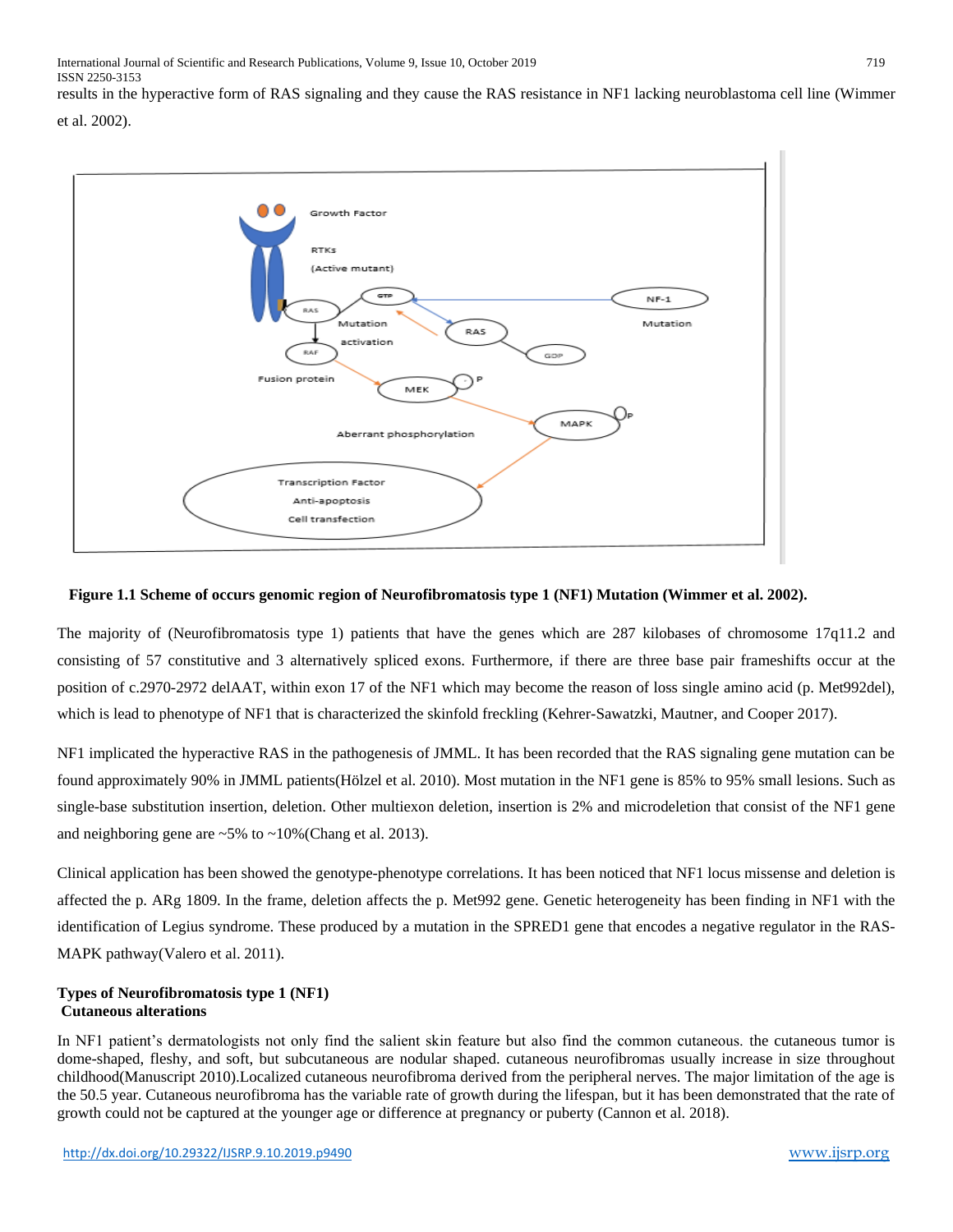

# **Figure 1.2 Cutaneous neurofibroma at the upper eyelid (Cannon et al. 2018).**

whole exons sequence has been done on a DNA sample that was isolated from the cutaneous neurofibroma. Single nucleotide sequence variants and short insertion and deletion were found. After this variant from the whole exon sequences were identified by Sanger sequence(Emmerich et al. 2015). After the analysis of the NF1 cutaneous neurofibroma patient, it has been notifying that independent somatic mutation contributes to tumorigenesis in a second hit model.

Germline mutation appears at distinct loci of the same individual. Both mutation of germline and somatic mutation affect the burden and behavior of the cutaneous neurofibroma. Numerous investigations show that phenotypic behavior affects both germline and outside of the mutant loci. Additional studies of transcriptome and epigenetic modification are needed for the growing and nongrowing cutaneous(Faden et al. 2017).

# **Malignant peripheral nerve sheath:**

 Malignant peripheral nerve sheath tumor consists of the death of highly antagonistic soft tissue of sarcoma. Malignant peripheral nerve sheath tumor is plexiform neurofibromas and benign peripheral nerve sheath tumor(Kim and Stewart 2017). They are rarely consisting of segmental neurofibroma. they are consisting of the spindle-shaped tumor cell in a peripheral nerve trunk. Lowgrade MPNST consists of an unusual spatial and chronological relationship (Li, Won, and Moon 2005).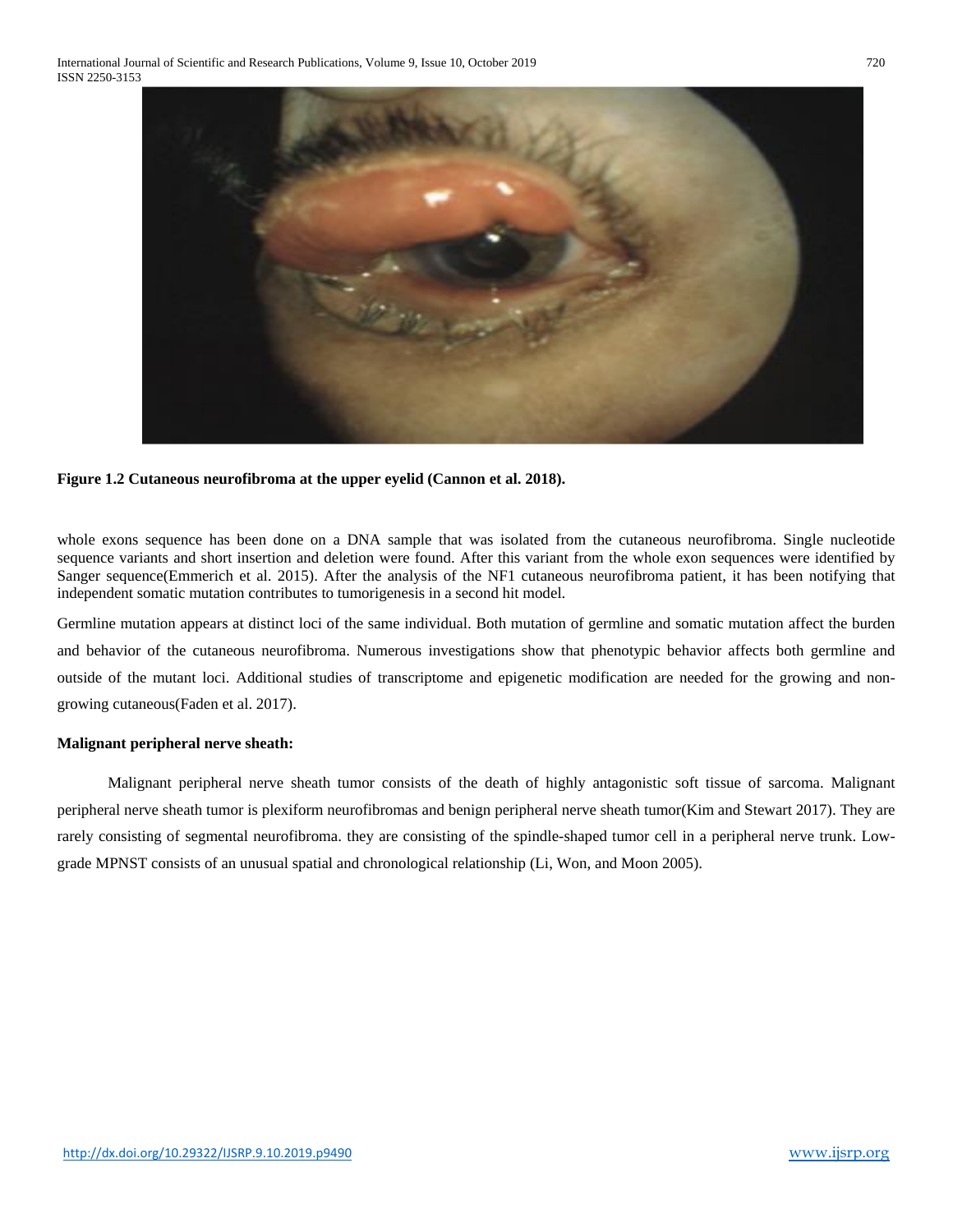

**Figure 1.3 Malignant peripheral nerve sheath tumor develops at limb extremities (Li, Won, and Moon 2005).**

NF1 associated tumor progression from peripheral nerve to malignant peripheral nerve sheath tumor is usually follow up that it the first formation of primary MPNST and then it converted into MPNST metastasis. These all determined with the help of wholegenome sequencing. These all mutations of primary and metastasis occur at chromosome 17p(TP53). The somatic mutation occurs at the SUZ12 and EED encoding component and at complex 2 PCR2 reported at sporadic MPNST.it play an important role in silencing (Kim et al. 2017).

This is exceedingly difficult to find MPNST from peripheral neurofibroma. There are various monoclonal antibodies used for the detection of MPNST. Neurofibromin specific antibodies used for the differentiation of MPNST from other spindle neoplasms(Balcerzak, Dorobisz, and Czopnik 2016). Classic Ras AND R-Ras both contribute to MPNST proliferation.

The oncogene of MPNST derived from the therapeutic targets. It has been studied that growth factor signaling upstream mediator of RAS activation in MPNST(Carroll 2016). Fluorescence in situ hybridization (FISH) analysis is used more frequently for the analysis of MPNST.it was performed on an unstained, paraffin-embedded tissue segment using the Dual Color, these use the fluorescent probe(Suzuki et al. 2014).

The survival diagnoses of NF1 patients with the MPNST and sporadic MPNST patients. From five years 37 patients have the 42% sporadic MPNST. The five-year survival rate for the male is 32% and for a female is 56% was determined(Article 2002).

# **Ophthalmic and adnexal manifestations:**

Palpebral plexiform neurofibroma is monolateral.it appears on the upper eyelid and it appears after the two years of age. There is facial deformation occurs. There is unusual growth and bleeding started and furthers investigation to rule out the malignant transformation. Iris hamartoma in NF1 formation of Lisch nodules (Abdolrahimzadeh et al. 2016).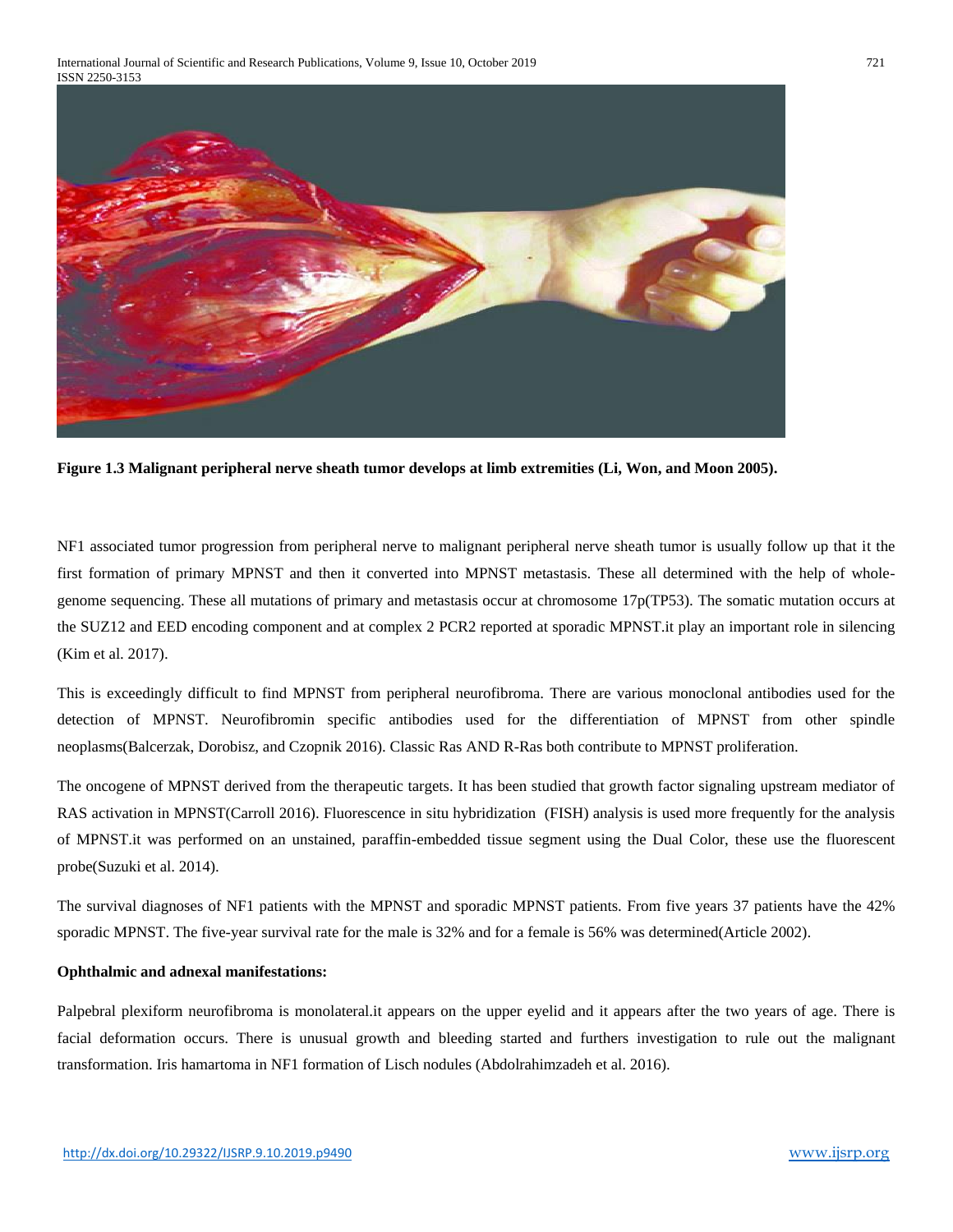

**Figure 4: Ophthalmic and adnexal manifestations affect the upper eyelids (Abdolrahimzadeh et al. 2016).**

Orbital tumors may be a metastatic extension from adjacent tissues sinuses, lids, Eyeball or manifestation of leukemia. In which inflammatory lesion is most common. Biopsy remains the gold strand for the orbital tumor. If there is no specific treatment held on time then it may be converted into systemic metastasis(Halepota et al. 2014).

Change in intraocular pressure is related to many orbital disorders. these include the congenital disease and disruption of orbital tissues by surgical procedure, arteriovenous malformation and tumor interference in the proper venous, inflammation that change the structure of orbit(Nassr et al. 2009).

These tumors occur in children is about 15% with NF1. They are more show no symptoms and inactive in the population. some tumors produce reduced visual acuity, atypical color vision, visual field damage, squint, pupillary irregularities, proptosis and hypothalamic illness(Ferner et al. 2007).

#### **Systemic and skeletal alterations**

NF1 is a genetic disorder that is associated with superficial and deep neurofibroma. It affected cognitive and musculoskeletal performance. Congenital dysplasia has been diagnostic major criteria for NF1 (Sullivan et al. 2014). Approximately 40% of individuals that effected show display skeletal pathologies in NF1.These including non-ossifying bone scratches, pseudointellectual arthrosis, condensed stature, dystrophic scoliosis, irregularity of facial bones, osteosclerosis, tibial prostration, pectus excavatum and low bone mineral density(Karolak, Yang, and Elefteriou 2015).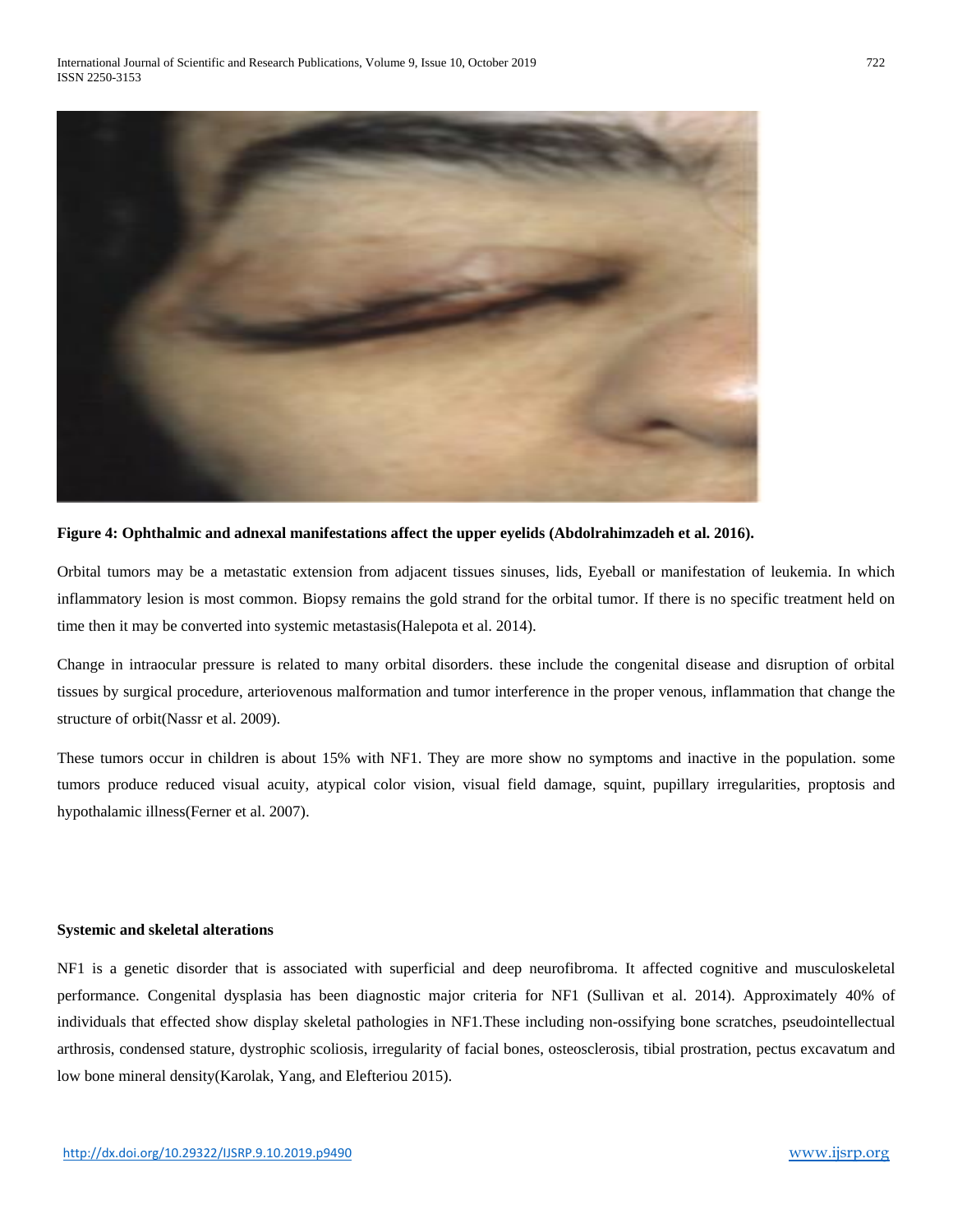

#### **Figure 5: Tinning of the bones due to skeletal alterations (Karolak, Yang, and Elefteriou 2015).**

Treatment and management of NF1 dystrophic scoliosis are mostly difficult to destructive surgical stabilization. Bone cysts, spinal canal broadening, vertebral body thinning and rib-penciling(Stevenson et al. 2008).Scoliosis is the most common wide-ranging abnormalities of spinal deformity. In NF1 and 2% of all pediatric scoliosis that have the characteristics of NF1. Non-dystrophic or dystrophic are the subtypes of the scoliosis NF1. These types can be recognized by the radiography(Rhodes et al. 2015).

Many unique functions become more prominent or recognize by the autophagic process (study their molecular delineation). At the same time, they show new approaches to treating the host of diseases that affect the most axial and appendicular skeleton(Karwacki and Wozniak 2011).

Dystrophic scoliosis characterized by the following feature that may consist of the rotation of the ribs. These rotations consist of the apical vertebra, broadening of the spinal canal, widening of neural foramina and paraspinal mass(Ornitz and Marie 2015).

#### **Diagnostic tests**

#### **Radiological Diagnostic**

Whole-body MRI can evaluate the internal nerve sheath tumor of NF1.MRI scans reviewed by the radiologist the location and appearance of each tumor(Plotkin et al. 2012). There is a various method to determining the NF1 of Whole-body MRI. There is 3D,2D and 1D are used for analyzing of NF1 tumor. But from a recent study, it has been proving that 3D is the most accurate rather than 1D and 2D(Fayad et al. 2016).

Indication for diagnostic MR1 is involved approximately abnormal eye symptoms 44%, asymptomatic patients 43%, headache symptoms (4%), head plexiform neurofibroma (3%), various other indication include 2%, no subject was found due to puberty(Fayad et al. 2016).

#### **RNA testing**: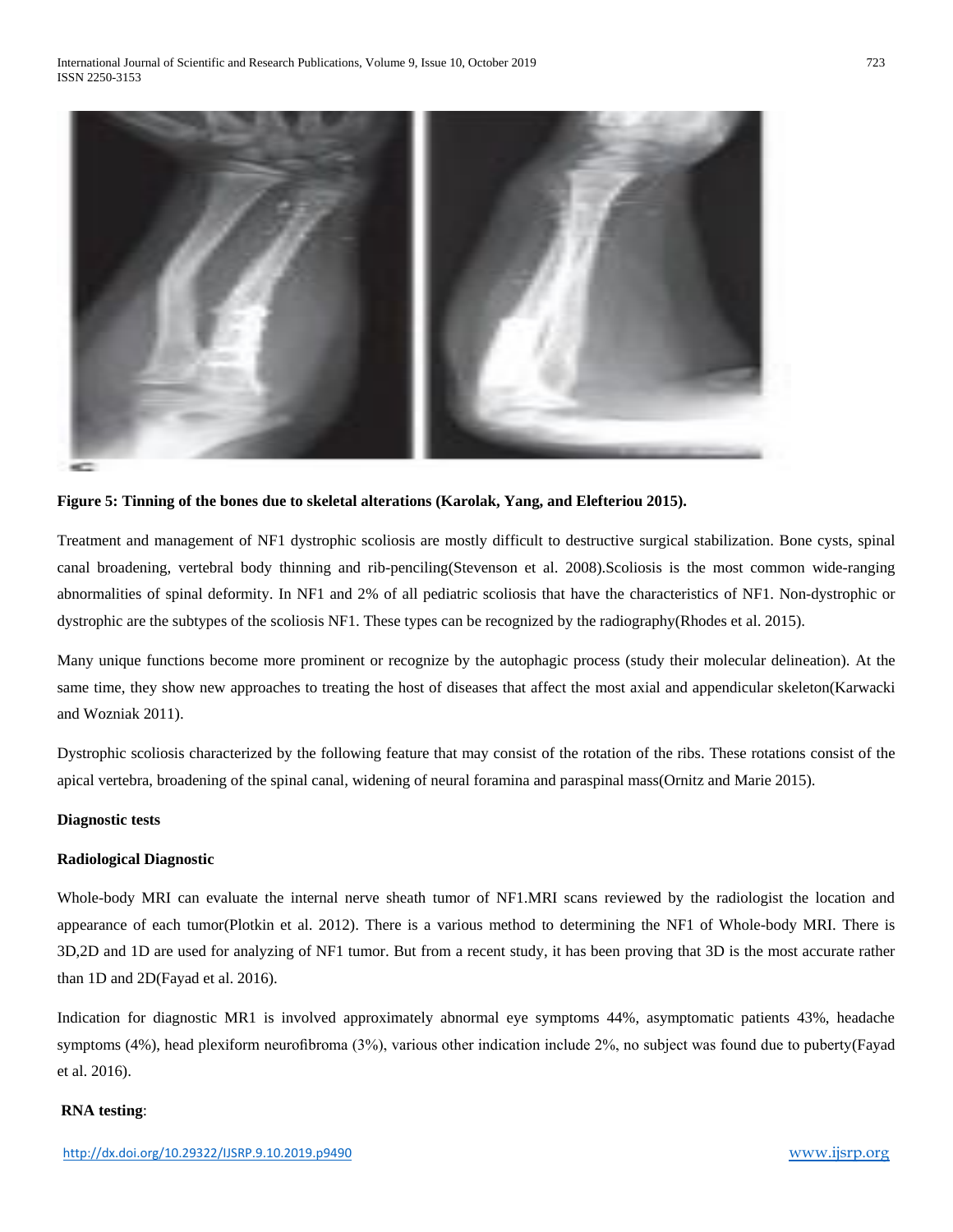It has been studied that the laboratory diagnostic is exceedingly difficult but there are various approaches used for diagnostic of NF1. In these diagnostics, the RNA of the patient is extracted and then complementary DNA is prepared. which we used for the diagnostic of neurofibromin protein. The neurofibromin protein may be diagnostic by direct DNA sequencing(Fisher et al. 2012).

# **ELISA**

The Elisa determines Ras activation. Elisa was performed according to the manufacturer's protocol. Elisa was performed using the microtiter plate luminometer. After 5 and 60 minutes of addition of substrate WINSLOW software was performed to evaluate the Relative luminescence(Wimmer et al. 2002).

# **Treatment**

NF1 is a targeted treatment. because it affects most of the organs of the body. there is a specific need to monetarizing the individual that treat clinically, radiologically and their specific patient outcomes measured. Now a day there is specific use of novel therapy which helps us for the treatment of NF1 patients. Recently it has been noted that abnormal signaling in the MEK/ERK/RAF pathway sustaining the growth of neurofibroma. A selective MEK inhibitor produced which plays a significant role in the reduction of the neurofibroma size. These all implemented in mice with the presence of MPNST human cell(Karajannis et al. 2016).

Mutation at NF1 is played role in resistant to the BRAF gene, which is recognized as an inhibitor. These are sensitive to MEK and mTOR pathways for collective inhibition. In melanoma cell, loss of NF1 was showed as crucial mediator resistance to BRAF inhibitor. The neuroblastoma model for zinc finger transcription factor encodes resistance in NF1(Ratner and Miller 2016).

At the age of 5 years, a child was diagnosed with the NF1 and optic pathway tumors. The child was started to take a high dose of vitamin c treatment for 30 months. After 30 months there was a reduction of NF1 and left optic nerve according to radiographic imaging (Scimeca 2016).

All the patients that can come for surgery were suffering in the glomus tumor of the finger and toes. glomus tumor cases are mostly found in NF1 patients.in four or five fingers bony involvement occur at the first surgery. Recurrence may occur at the first-time operation(Stewart et al. 2012). Curative surgery was mostly performed for MPNST patients. These were included the pelvic exoneration and limb salvage. But at last, it has been notifying that no patient was suitable for curative surgery. All systemic relapse patients have received palliative surgery(Kar et al. 2006).

palliative surgery was performed to relieve the symptoms of the tumor. A biopsy alone was performed when there are unresectable lesions. Radiotherapy was performed to reduce the symptoms like pain or other neurologic sign after the surgery (Hwang et al. 2017).

# **Survival Rate**

# **Table 1.3 Surgical Treatment and Outcome of NF1 patients**

| <b>Surgery</b> | <b>Operation</b> | <b>Results</b> |
|----------------|------------------|----------------|
|                |                  |                |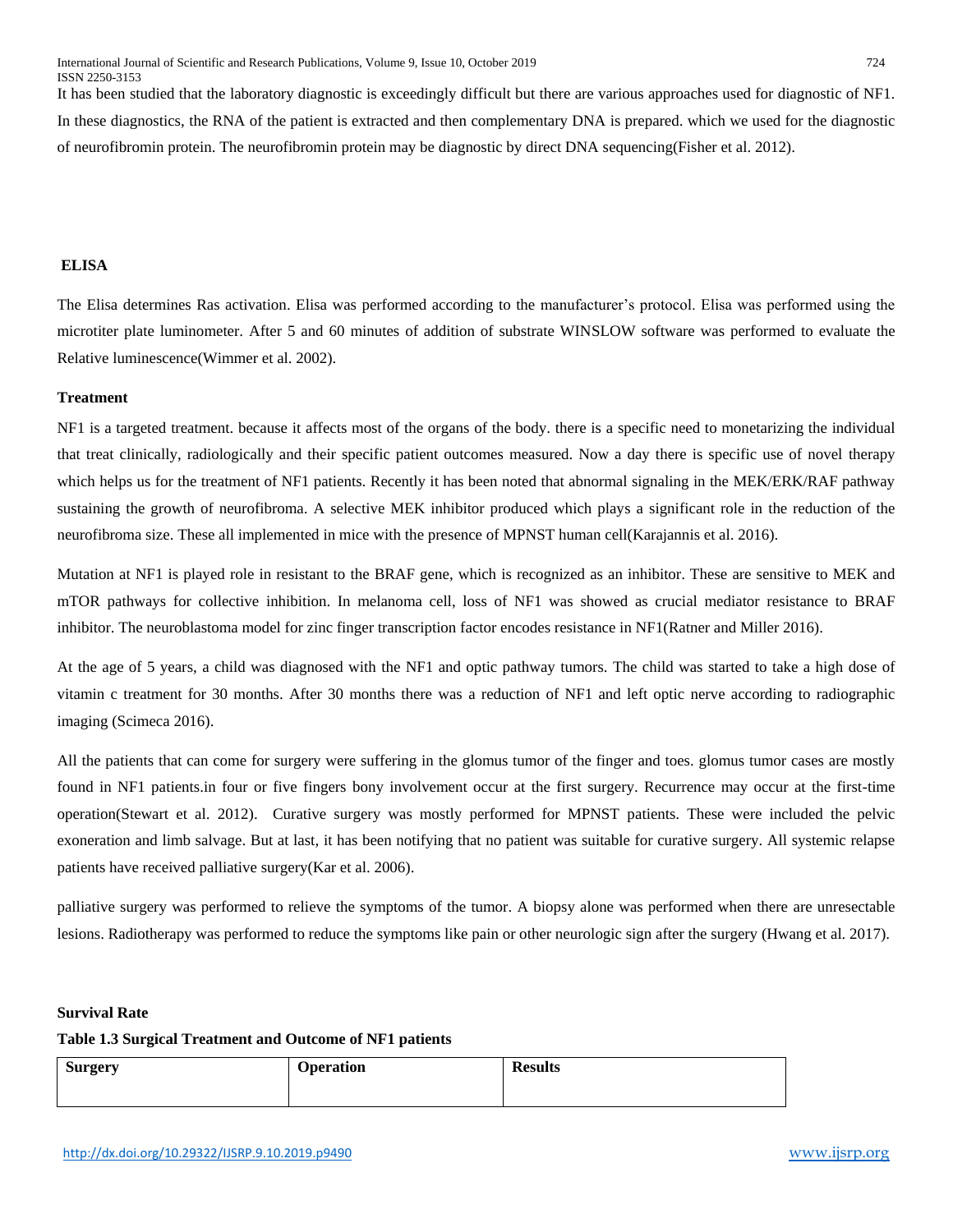| ISSN 2250-3153    |                          |                |  |
|-------------------|--------------------------|----------------|--|
| <b>Curative</b>   | Pancreato-duodenectomy   | alive 3 years  |  |
|                   | <b>Local excision</b>    | alive 6 months |  |
| <b>Palliative</b> | <b>Gastroenterostomy</b> | alive 9 months |  |
|                   |                          |                |  |

In neurofibromatosis type 1 Synchronous adenocarcinoma of duodenum and pancreas are present (Costi et al. 2001). The average age of NF1 patients reduced about 15 years of age (Evans et al. 2011).

#### **Conclusion**

Neurofibromatosis type 1 (NF1) is not only neurocutaneous but also a multisystem disorder. Patients need to help management and proper treatment for their lives due to multifaceted throughout the whole body. If there is no treatment and management occur, then after a 3-5 year it converted into a malignant form from a benign tumor. Neurofibromatosis type 1 associated with the complications of the central nervous, respiratory, cardiovascular, musculoskeletal, and GI and genitourinary systems. These also implicated on pregnant women. the treatment with the drug is rarer than the surgical procedure. Recent research is concentrating on genotypephenotype correlations, investigation of the pathobiology for the various clinical appearances of the disease, and the search for treatment options for the unique features of neurofibromatosis type 1.

# **References:**

Abdolrahimzadeh, Barmak, Domenica Carmen Piraino, Giorgio Albanese, Filippo Cruciani, and Siavash Rahimi. 2016. "Neurofibromatosis: An Update of Ophthalmic Characteristics and Applications of Optical Coherence Tomography." *Clinical Ophthalmology (Auckland, N.Z.)* 10:851–60. https://doi.org/10.2147/OPTH.S102830.

Article, Original. 2002. "N 1.2 1.0," no. fig 1.

- Balcerzak, Waldemar, Andrzej T Dorobisz, and Piotr Czopnik. 2016. "Case Report Malignant Peripheral Sheath Tumour of the Neck Mimicking a Thyroid Tumour . A Case Report and a Literature Review from a Reference Centre for Endocrine Surgery Praca Z Ośrodka Referencyjnego W Chirurgii Endokrynologicznej," 34–38.
- Brown, J. A., S. M. Gianino, and D. H. Gutmann. 2010. "Defective cAMP Generation Underlies the Sensitivity of CNS Neurons to Neurofibromatosis-1 Heterozygosity." *Journal of Neuroscience* 30 (16):5579–89. https://doi.org/10.1523/JNEUROSCI.3994- 09.2010.
- Cannon, Ashley, Mei-jan Chen, Peng Li, Kevin P Boyd, Amy Theos, David T Redden, and Bruce Korf. 2018. "Cutaneous Neurofibromas in Neurofibromatosis Type I : A Quantitative Natural History Study." Orphanet Journal of Rare Diseases, 1–7.
- Carroll, Steven L. 2016. "The Challenge of Cancer Genomics in Rare Nervous System Neoplasms Malignant Peripheral Nerve Sheath Tumors as a Paradigm for Cross-Species Comparative Oncogenomics." *The American Journal of Pathology* 186 (3). American Society for Investigative Pathology:464–77. https://doi.org/10.1016/j.ajpath.2015.10.023.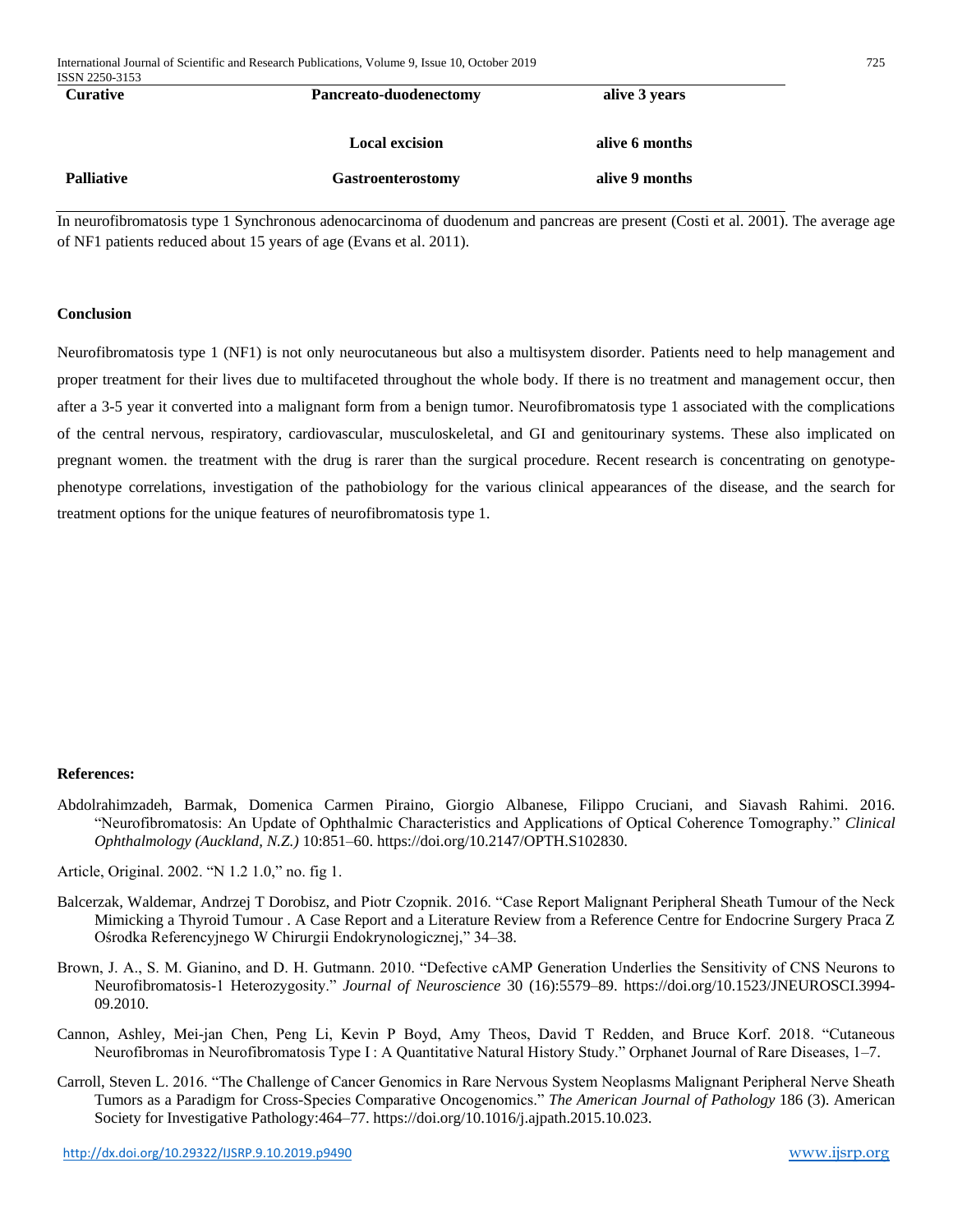- Chang, Tiffany, Kimberly Krisman, Emily Harding Theobald, Jin Xu, Jon Akutagawa, Jennifer O Lauchle, Scott Kogan, Benjamin S Braun, and Kevin Shannon. 2013. "Brief Report Sustained MEK Inhibition Abrogates Myeloproliferative Disease in Nf1 Mutant Mice" 123 (1):335–39. https://doi.org/10.1172/JCI63193DS1.
- Costi, R, P Caruana, L Sarli, V Violi, L Roncoroni, and C Bordi. 2001. "Ampullary Adenocarcinoma in Neurofibromatosis Type 1. Case Report and Literature Review." *Modern Pathology : An Official Journal of the United States and Canadian Academy of Pathology, Inc* 14 (11):1169–74. https://doi.org/10.1038/modpathol.3880454.
- Cunha, K. S G, E. P. Barboza, E. P. Dias, and F. M. Oliveira. 2004. "Neurofibromatosis Type I with Periodontal Manifestation. A Case Report and Literature Review." *British Dental Journal* 196 (8):457–60. https://doi.org/10.1038/sj.bdj.4811175.
- Emmerich, Denise, Tomasz Zemojtel, Jochen Hecht, Peter Krawitz, Malte Spielmann, Jirko Kühnisch, Karolina Kobus, et al. 2015. "Somatic Neuro Fi Bromatosis Type 1 ( NF1 ) Inactivation Events in Cutaneous Neuro Fi Bromas of a Single NF1 Patient" 1 (October 2014):870–73. https://doi.org/10.1038/ejhg.2014.210.
- Evans, D. Gareth R., Catherine O'Hara, Anna Wilding, Sarah L. Ingham, Elizabeth Howard, John Dawson, Anthony Moran, Vilka Scott-Kitching, Felicity Holt, and Susan M. Huson. 2011. "Mortality in Neurofibromatosis 1: In North West England: An Assessment of Actuarial Survival in a Region of the UK since 1989." *European Journal of Human Genetics* 19 (11):1187–91. https://doi.org/10.1038/ejhg.2011.113.
- Faden, Daniel L, Saurabh Asthana, Tarik Tihan, Joseph Derisi, and Michel Kliot. 2017. "Whole Exome Sequencing of Growing and Non-Growing Cutaneous Neurofibromas from a Single Patient with Neurofibromatosis Type 1," 1–9. https://doi.org/10.1371/journal.pone.0170348.
- Fayad, Laura M, Miriam A Bredella, Gordon J Harris, D Gareth Evans, Michael A Jacobs, Ralph Wenzel, Victor F Mautner, Eva Dombi, and Scott R Plotkin. 2016. "Current Whole-Body MRI Applications in the Neurofibromatoses," 31–39.
- Ferner, Rosalie E, and David H Gutmann. 2002. "International Consensus Statement on Malignant Peripheral Nerve Sheath Tumors in Neurofibromatosis 1 International Consensus Statement on Malignant Peripheral Nerve Sheath Tumors in Neurofibromatosis 1 1." *American Association for Cancer Research*, no. 13:1573–77.
- Ferner, Rosalie E, Susan M Huson, Nick Thomas, Celia Moss, Harry Willshaw, D Gareth Evans, Meena Upadhyaya, et al. 2007. "Guidelines for the Diagnosis and Management of Individuals with Neurofibromatosis 1," 81–89. https://doi.org/10.1136/jmg.2006.045906.
- Fisher, Michael J, Michael Loguidice, David H Gutmann, Robert Listernick, Rosalie E Ferner, Nicole J Ullrich, Roger J Packer, et al. 2012. "Visual Outcomes in Children with a Multicenter Retrospective Analysis" 14 (April 2018):790–97.
- Halepota, Faiz M, Khalid Iqbal Talpur, Mahesh Kumar Luhano, Late Sher, and Muhammad Shaikh. 2014. "Years" 30 (1):33–37.
- Hölzel, Michael, Sidong Huang, Jan Koster, Ingrid Øra, Arjan Lakeman, Huib Caron, Wouter Nijkamp, et al. 2010. "NF1 Is a Tumor Suppressor in Neuroblastoma That Determines Retinoic Acid Response and Disease Outcome." *Cell* 142 (2):218–29. https://doi.org/10.1016/j.cell.2010.06.004.
- Hwang, In Kyung, Seung Min Hahn, Hyo Sun Kim, Sang Kyum Kim, and Hyo Song Kim. 2017. "Outcomes of Treatment for Malignant Peripheral Nerve Sheath Tumors : Different Clinical Features Associated with Neurofibromatosis Type 1" 49 (3):717–26.
- "Institute of Medical Genetics, Cardiff University, Heath Park Campus, Cardiff, CF14 4XN, United Kingdom." 2011, no. 3:937–51.
- Jett, Kimberly, and Jan M. Friedman. 2010. "Clinical and Genetic Aspects of Neurofibromatosis 1." *Genetics in Medicine* 12 (1):1– 11. https://doi.org/10.1097/GIM.0b013e3181bf15e3.
- Kar, Madhabananda, S V Suryanarayana Deo, Nootan Kumar Shukla, Ajay Malik, Sidharth Dattagupta, Bidhu Kumar Mohanti, and Sanjay Thulkar. 2006. "Malignant Peripheral Nerve Sheath Tumors ( MPNST ) – Clinicopathological Study and Treatment Outcome of Twenty-Four Cases" 8:1–8. https://doi.org/10.1186/1477-7819-4-55.
- Karajannis, Matthias A, Rosalie E Ferner, Blood Disorders, and Great Maze Pond. 2016. "HHS Public Access" 27 (1):26–33. https://doi.org/10.1097/MOP.0000000000000169.NEUROFIBROMATOSIS-RELATED.
- Karolak, Matthew R, Xiangli Yang, and Florent Elefteriou. 2015. "FGFR1 Signaling in Hypertrophic Chondrocytes Is Attenuated by the Ras-GAP Neuro Fi Bromin during Endochondral Bone Formation" 24 (9):2552–64. https://doi.org/10.1093/hmg/ddv019.

Karwacki, Marek W, and Wojciech Wozniak. 2011. "The Skeleton Abnormalities in Patients with Neurofibromatosis Type 1 :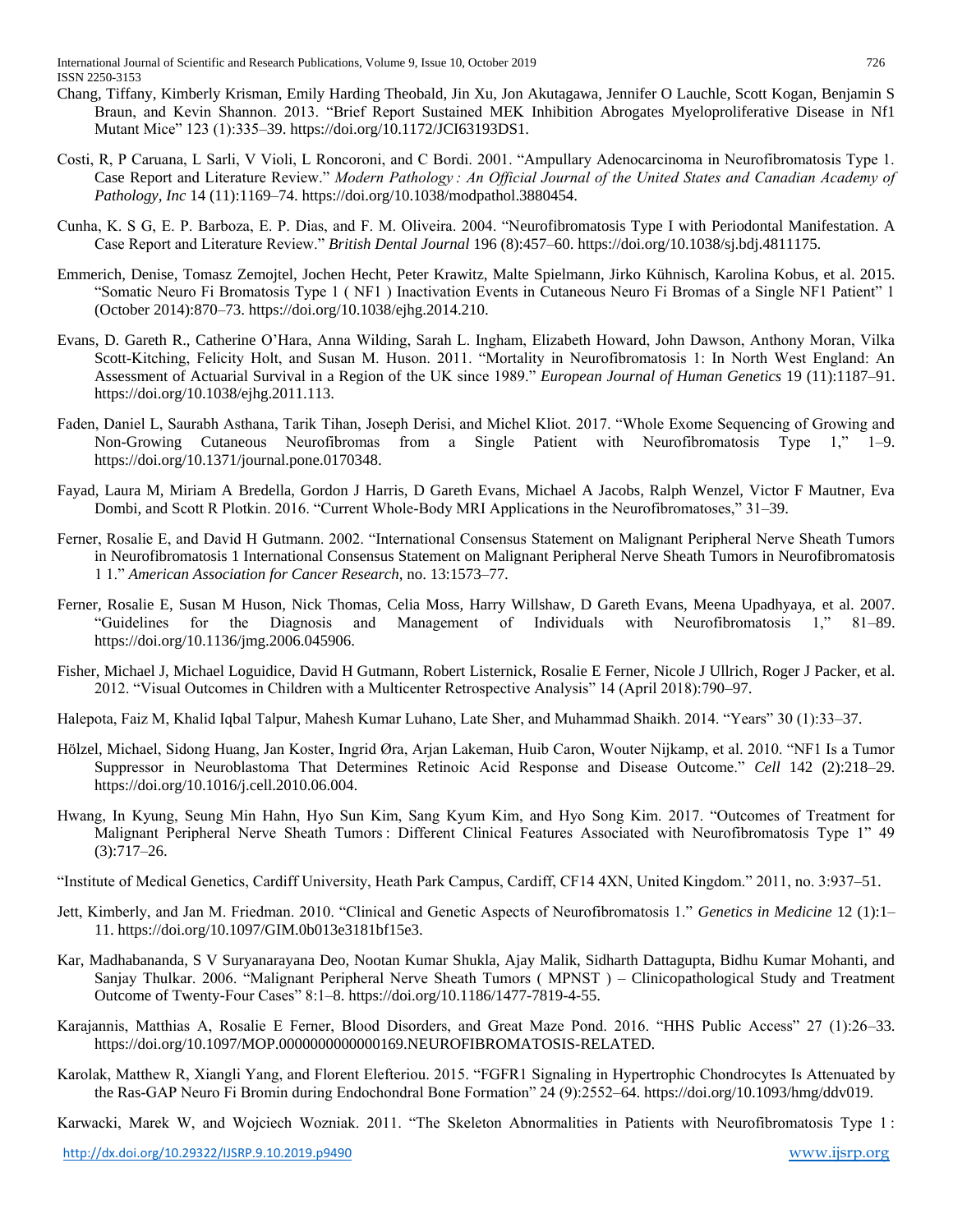International Journal of Scientific and Research Publications, Volume 9, Issue 10, October 2019 727 ISSN 2250-3153

Important Consequences of Abnormal Gene Function."

- Kehrer-Sawatzki, Hildegard, Victor Felix Mautner, and David N. Cooper. 2017. "Emerging Genotype–phenotype Relationships in Patients with Large NF1 Deletions." *Human Genetics* 136 (4). Springer Berlin Heidelberg:349–76. https://doi.org/10.1007/s00439-017-1766-y.
- Kim, Aerang, and Douglas R Stewart. 2017. "Malignant Peripheral Nerve Sheath Tumors State of the Science : Leveraging Clinical and Biological Insights into Effective Therapies ." 2017.
- Kim, Aerang, Douglas R Stewart, Karlyne M Reilly, David Viskochil, Markku M Miettinen, and Brigitte C Widemann. 2017. "Malignant Peripheral Nerve Sheath Tumors State of the Science : Leveraging Clinical and Biological Insights into Effective Therapies" 2017 (Table 1). Hindawi. https://doi.org/10.1155/2017/7429697.
- Kolanczyk, Mateusz, Victor Mautner, Nadine Kossler, Rosa Nguyen, Jirko Kühnisch, Tomasz Zemojtel, Aleksander Jamsheer, et al. 2011. "MIA Is a Potential Biomarker for Tumour Load in Neurofibromatosis Type 1." *BMC Medicine* 9 (1). BioMed Central Ltd:82. https://doi.org/10.1186/1741-7015-9-82.
- Li, Kapsok, Chong Hyun Won, and Sang Eun Moon. 2005. "A Superficial Form of Malignant Peripheral Nerve Sheath Tumour Associated with Segmental Neurofibromatosis," no. C:540–41. https://doi.org/10.1080/00015550510040022.
- Malhotra, A, J Wright, and A Gajra. 2012. "Extra Gastrointestinal Stromal Tumor Treated with Imatinib in a Patient with Neurofibromatosis Type 1." *Journal of Gastrointestinal Oncology* 3 (4):373–76. https://doi.org/10.3978/j.issn.2078- 6891.2012.034.
- Manuscript, Author. 2010. "NIH Public Access" 61 (1):1–16. https://doi.org/10.1016/j.jaad.2008.12.051. Neurofibromatosis.
- Munhoz, E.A, C.L. Cardoso, E.S. Tolentino, B.S. Centurion, E.S. Goncales, E. Sant'ana, and Rubira-Bullen. 2010. "Von Recklinghausen â€TM S Disease - Diagnosis from Oral." *International Journal Odontostomat.* 4 (2):179–83.
- Nassr, Mohamed A, Carrie L Morris, Peter A Netland, and Zeynel A Karcioglu. 2009. "MAJOR REVIEW Intraocular Pressure Change in Orbital Disease." *Survey of Ophthalmology* 54 (5). Elsevier Inc:519–44. https://doi.org/10.1016/j.survophthal.2009.02.023.
- Nickle, Brandon, Blaze Emerson, Kimberly Hull, Brittany Smirnov, and Jaqueline Thomas. n.d. "Abdominal Pain : A Unique Presentation of Neurofibromatosis and Updated Review of the Condition," 13–15.
- Ornitz, David M, and Pierre J Marie. 2015. "Fibroblast Growth Factor Signaling in Skeletal Development and Disease," 1463–86. https://doi.org/10.1101/gad.266551.115.).
- Pasmant, Eric, and Dominique Vidaud. 2016. "EBioMedicine Neuro Fi Bromatosis Type 1 Molecular Diagnosis : The RNA Point of View." *EBIOM* 7. The Authors:21–22. https://doi.org/10.1016/j.ebiom.2016.04.036.
- Plotkin, Scott R, Anne C Albers, Dusica Babovic-vuksanovic, Jaishri O Blakeley, Xandra O Breakefield, Courtney M Dunn, D Gareth Evans, et al. 2015. "NIH Public Access" 164 (12):2969–78. https://doi.org/10.1002/ajmg.a.36754.Update.
- Plotkin, Scott R, Miriam A Bredella, Wenli Cai, Ara Kassarjian, Gordon J Harris, Sonia Esparza, Vanessa L Merker, et al. 2012. "Quantitative Assessment of Whole-Body Tumor Burden in Adult Patients with Neurofibromatosis" 7 (4). https://doi.org/10.1371/journal.pone.0035711.
- Ratner, Nancy, and Shyra J Miller. 2016. "HHS Public Access" 15 (5):290–301. https://doi.org/10.1038/nrc3911.A.
- Rhodes, Steven D, Wei Zhang, Dalong Yang, Hao Yang, and Shi Chen. 2015. "Dystrophic Spinal Deformities in a Neurofibromatosis Type 1 Murine Model" 1. https://doi.org/10.1371/journal.pone.0119093.
- Scimeca, Ruth C. 2016. "High-Dose Intravenous Vitamin C Treatment of a Child with Neurofibromatosis Type 1 and Optic Pathway Glioma : A Case Report," 774–81. https://doi.org/10.12659/AJCR.899754.
- Sirvaitis, Skirmante, Ringaile Sirvaitis, Thomas Perusek, and Jorge Garcia-zuazaga. 2017. "Early Cutaneous Signs of Neurofibromatosis Type 1," no. August:191–93. https://doi.org/10.1097/JDN.0000000000000316.
- Stevenson, David A, Laurie J Moyer-mileur, D Ph, Mary Murray, Hillarie Slater, Xiaoming Sheng, D Ph, et al. 2008. "NIH Public Access" 150 (1):83–88.
- <http://dx.doi.org/10.29322/IJSRP.9.10.2019.p9490> [www.ijsrp.org](http://ijsrp.org/) Stewart, Douglas R, Jennifer L Sloan, Lawrence Yao, Andrew J Mannes, Chyi-chia Richard Lee, Raf Sciot, Luc De Smet, and Victorfelix Mautner. 2012. "The Digits in Neurofibromatosis Type 1" 47 (8):525–32.